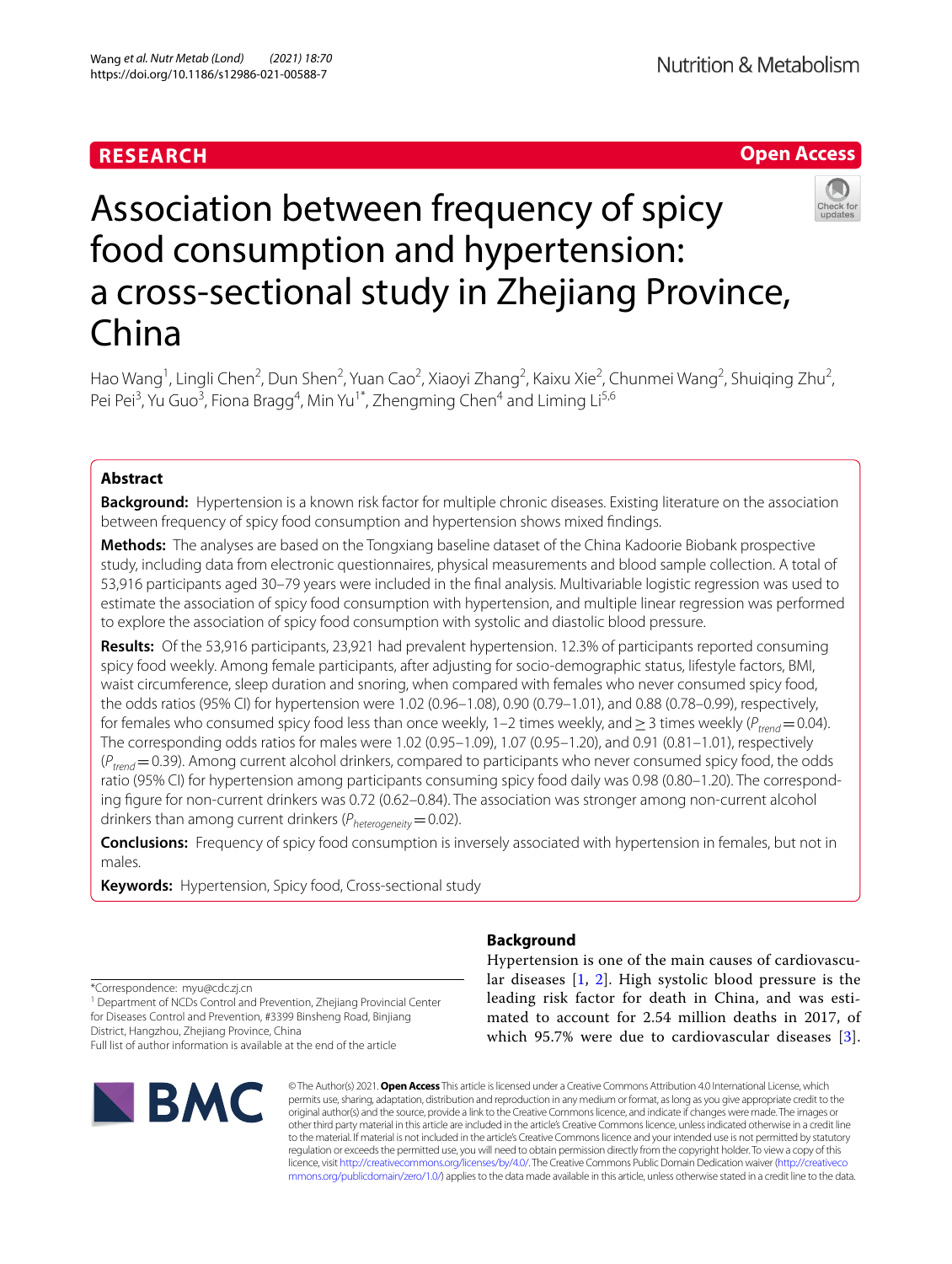Recently, a nationally representative survey, including 451,755 adults over 18 years of age from 31 provinces in mainland China, indicated that  $23.2\%$  ( $\approx$  244.5 million) of Chinese adults had hypertension, and  $41.3\%$  ( $\approx 435.3$ ) million) had prehypertension [\[4](#page-8-3)]. Hence, hypertension remains a serious public health problem in China.

Worldwide, spices are an essential part of culinary cultures, with a long history of use for favoring, coloring and preserving food, as well as for medicinal purposes [[5,](#page-8-4) [6\]](#page-8-5). Spices are recognized as one of the primary tastes in ancient Asia, especially in India and China [\[7](#page-8-6), [8\]](#page-8-7).

In past decades, the efects of spicy food consumption on chronic diseases and other conditions, including obesity, cancer, ischemic heart disease, cerebrovascular disease, fracture, dyslipidemia and impaired cognitive function, have been studied [[9–](#page-8-8)[15](#page-8-9)]. Some studies suggest lower disease risks associated with consumption of spicy food [\[11,](#page-8-10) [12,](#page-8-11) [14\]](#page-8-12), while others suggest disease risks are higher  $[9, 10, 15]$  $[9, 10, 15]$  $[9, 10, 15]$  $[9, 10, 15]$  $[9, 10, 15]$ . The association between spicy food and hypertension has received considerable attention in recent years. However, the results from existing studies are similarly controversial [[12](#page-8-11), [16–](#page-8-14)[18](#page-8-15)]. For example, while Ahuja and colleagues found that four weeks of regular chilli consumption had no obvious efects on blood pressure among healthy free-living individuals [[16\]](#page-8-14), Tingchao et al. reported that frequency of spicy food consumption was inversely associated with risk of hypertension in women [\[12\]](#page-8-11). Hence, the aim of this study was to examine the association of frequency of spicy food consumption with hypertension using data from the CKB study in Tongxiang, Zhejiang.

# **Methods**

#### **Study population and design**

Detailed information about the CKB study design, survey methods and population has been described elsewhere  $[19-21]$  $[19-21]$  $[19-21]$ . The data utilized in the current study were obtained from Tongxiang, one of the 10 regions included in the CKB study. In brief, 57,704 participants aged 30–79 years were recruited and participated in the baseline survey between August 2004 and January 2008. The baseline survey consisted of a questionnaire, physical measurements and blood sample collection. All survey operations were conducted by trained, qualifed staf using standardized procedures. For the current study, participants who had a history of cancer  $(n=163)$ , stroke  $(n=349)$ , heart disease  $(n=464)$ , physician-diagnosed diabetes ( $n=1380$ ), or baseline screen-detected diabetes  $(n=1432)$  were excluded. After these exclusions, a total of 53,916 (22,573 men, 31,343 women) participants remained for inclusion in the fnal analyses.

# **Outcome variable**

Blood pressure was measured in a seated position at least twice using a digital sphygmomanometer (Omron UA-779) in a quiet room with constant indoor temperature around 20 °C. Two measurements were undertaken with a 5-min interval between measurements. If the difference between the frst systolic blood pressure (SBP) and second SBP measurement was greater than 10 mm Hg, a third measurement was conducted and average of the last two measurements was recorded and used for analyses [[1\]](#page-8-0). Participants were considered to be hypertensive if they had a measured SBP≥140 mm Hg, a measured diastolic blood pressure (DBP)≥90 mm Hg, or reported a prior history of doctor-diagnosed hypertension or use of antihypertensive medication.

## **Assessment of exposure variable**

Frequency of spicy food consumption was assessed through the question "how often did you eat hot spicy food during the past month?". Answer options included: "Never or almost never" (i.e., non-consumers), "only occasionally" (i.e., less than once weekly), "1–2 days/ week", "3–5 days/week", and "daily or almost every day". In analyses, those who chose "3–5 days/week" or "daily or almost every day"" were combined into one group (i.e.,  $\geq$  3 days/week). The reproducibility of frequency of spicy food consumption was tested twice with a median interval of 1.4 years. Spearman's coefficient for the correlation was 0.71, indicating that spicy food consumption was reported consistently [\[11](#page-8-10)].

#### **Assessment of covariates**

An interviewer-administered electronic questionnaire included socio-demographic characteristics (age, sex, education level, marital status, and household income), lifestyle factors (cigarette smoking, alcohol drinking, physical activity, fresh fruit intake, meat intake, sleep duration and snoring), personal medical history (cancer, stroke, diabetes, and heart attack), family history of hypertension, and, among women, menopause status.

Cigarette smoking and alcohol drinking were categorized into four groups according to participants' responses: (1) non-smokers (or non-drinkers); (2) former smokers (or former drinkers); (3) occasional smokers (or occasional drinkers); and (4) current smokers (or current drinkers) [[22,](#page-8-18) [23\]](#page-8-19). Total physical activity was converted into metabolic equivalent of task hours per day (MET-hours/day) based on transportation, occupation, housework, and non-sedentary recreation as described in previous studies [\[24](#page-8-20), [25](#page-8-21)].

Physical measurements included height, weight, and waist circumference (WC), measured using calibrated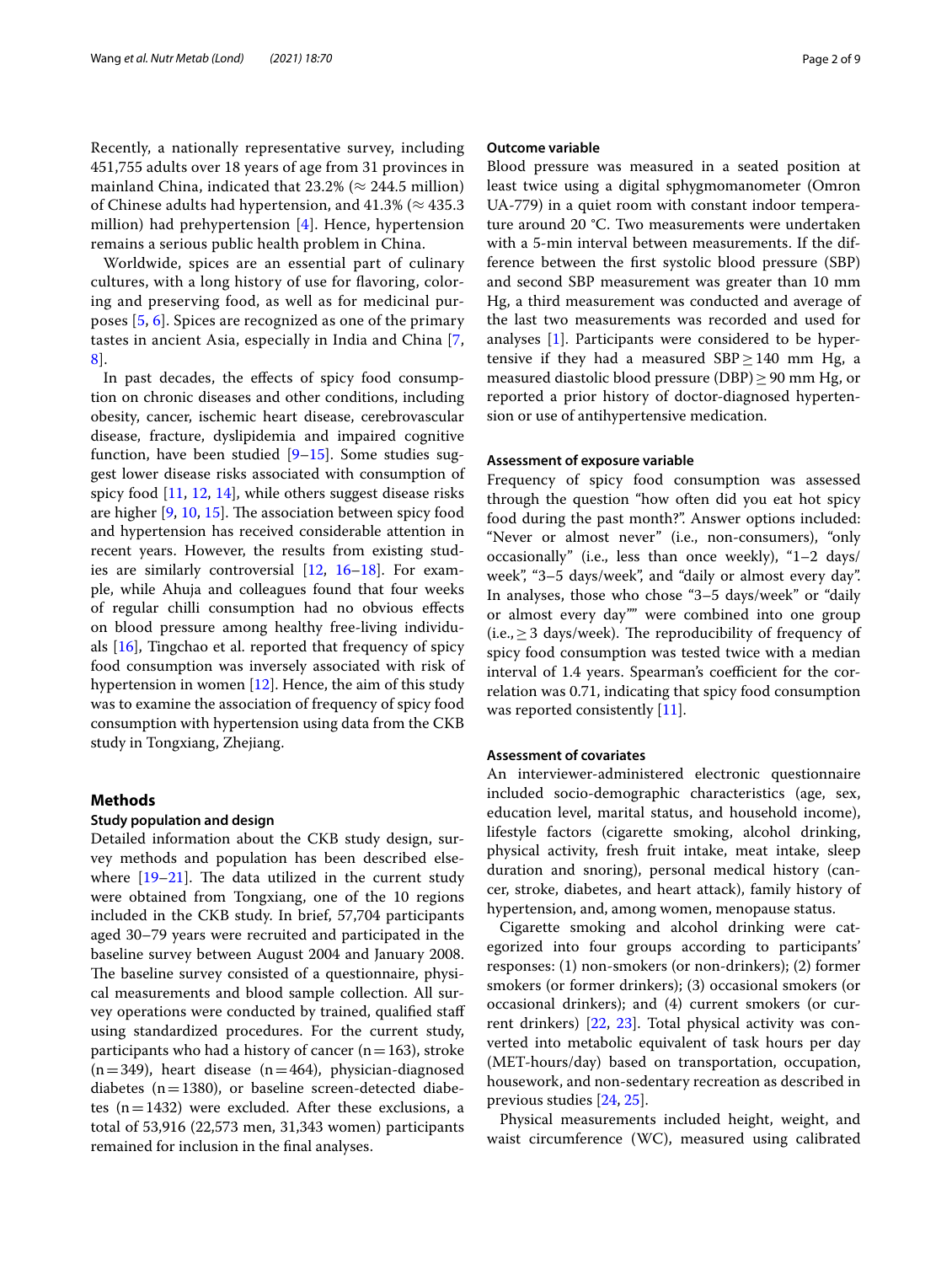instruments by trained health workers. Standing height was measured to the nearest 0.1 cm with a stadiometer. Weight was measured to the nearest 0.1 kg with a body composition analyzer. Body mass index (BMI) was calculated as weight in kilograms divided by the square of standing height in meters, and obesity was defned as BMI  $\geq$  25.0 kg/m<sup>2</sup> [\[26](#page-8-22)]. WC was measured to the nearest 0.1 cm with a non-stretchable tape measure at the midpoint between the lowest rib and the iliac crest. Excessive WC was defined as  $\geq 85$  cm for males, and  $\geq 80$  cm for females [\[27\]](#page-8-23). A non-fasting venous blood sample was collected. Immediate on-site testing of plasma glucose level was undertaken.

# **Statistical analysis**

Statistical analyses were performed using SAS 9.4 (SAS Institute Inc., Cary, NC, USA). Descriptive statistics were presented as mean $\pm$ SD or percentages for continuous or categorical variables, respectively. To examine the association between frequency of spicy food consumption and risk of hypertension, univariate and multivariable logistic regression analyses were applied. Participants who never consumed spicy food were considered as the reference group. Potential confounding factors, including sociodemographic status and lifestyle factors were adjusted for in diferent models. In model 1, odds ratios were adjusted for age (continuous) and sex. Model 2 included additional adjustment for education level (no formal school, primary school, middle school, and high school or above) and household income  $(≤19,999$  yuan, 20,000-34,999 yuan,≥35,000 yuan). Model 3 included additional adjustment for cigarette smoking (never, occasional, former, and current), alcohol drinking (never, occasional, former, and current), physical activity (continuous), meat consumption (daily and non-daily), fruit consumption (daily and non-daily), BMI (continuous), WC (continuous), snoring (never, occasional, and habitual) and sleep duration (continuous). Multiple linear regression analyses were further performed to explore the associations of frequency of spicy food consumption with systolic blood pressure and diastolic blood pressure. Stratifed analyses were conducted to detect whether the associations of daily spicy food consumption with prevalent hypertension difered according to age (30–49 y or 50–79 y), education level (illiterate or primary, and above), household income  $\left($  < 35,000 yuan or ≥ 35,000 yuan), physical activity (<30 MET-h/d or  $\geq$  30 MET-h/d), smoking status (current smokers or non-current smokers), alcohol status (current drinkers or non-current drinkers), meat consumption (daily or non-daily), fruit consumption (daily or non-daily), BMI (<25 kg/m<sup>2</sup> or  $\geq$  25 kg/m<sup>2</sup>), WC (normal or excessive), sleep duration (<7.6 h/d or  $\geq$ 7.6 h/d), or menopause status (menopausal or non-menopausal). In

sensitivity analyses, 1128 participants with self-reported physician-diagnosed peptic ulcer disease were excluded from the analyses. All statistical signifcance was set at  $P = 0.05$ .

# **Results**

# **Characteristics of participants**

Of the 53,916 participants, 23,921 had prevalent hypertension. The prevalence of hypertension among participants who consumed spicy food never, less than once per week, 1–2 times weekly, and  $\geq$  3 times weekly were 64.0%, 23.7%, 5.8% and 6.5%, respectively.

Compared with non-consumers, participants who consumed spicy food frequently were more likely to be younger, male, well-educated, current smokers, current drinkers, habitual snorers, physically inactive, to consume meat and fruit frequently, to have higher BMI and WC, and to report longer sleep duration. No signifcant difference was found in household income  $(P=0.51)$  or in menopause status  $(P=0.65)$  according to frequency of spicy food consumption (Table [1](#page-3-0)).

# **Association of frequency of spicy food consumption with hypertension**

In univariate analysis, compared to non-consumers, odds ratios (95% CI) for hypertension among participants who consumed spicy food less than once per week, 1–2 times per week, and  $\geq$  3 times per week were 0.89 (0.86–0.93), 0.77 (0.71–0.83), and 0.74 (0.69–0.79), respectively.

After adjustment for age, sex, education level, and household income, participants who consumed spicy food less than once per week, 1–2 times per week, and≥3 times per week had odds ratios (95% CI) for hypertension of 1.05 (1.01–1.10), 1.03 (0.95–1.11), and 0.97 (0.90–1.04), respectively, when compared with non-consumers. After further adjustment for cigarette smoking, alcohol drinking, physical activity, meat intake, fruit intake, BMI, WC, self-reported snoring, and sleep duration, the associations were attenuated, with corresponding odds ratios (95% CI) of 1.01 (0.97–1.06), 0.98 (0.91–1.07), and 0.88 (0.82–0.96), respectively. When the association was explored separately among women, the corresponding odds ratios (95% CI) were 1.02 (0.96– 1.08), 0.90 (0.79–1.01), and 0.88 (0.78–0.99), respectively  $(P_{trend} = 0.04)$ . However, such an inverse association was not found among males  $(P_{trend}=0.39)$  (Table [2\)](#page-4-0).

# **Association of frequency of spicy food consumption and blood pressure**

After adjusting for potential confounders in model 3 (age, sex, socio-demographic and lifestyle factors, adiposity, snoring and sleep duration), compared with non-consumers, the adjusted  $\beta$  coefficients (95% CI) for systolic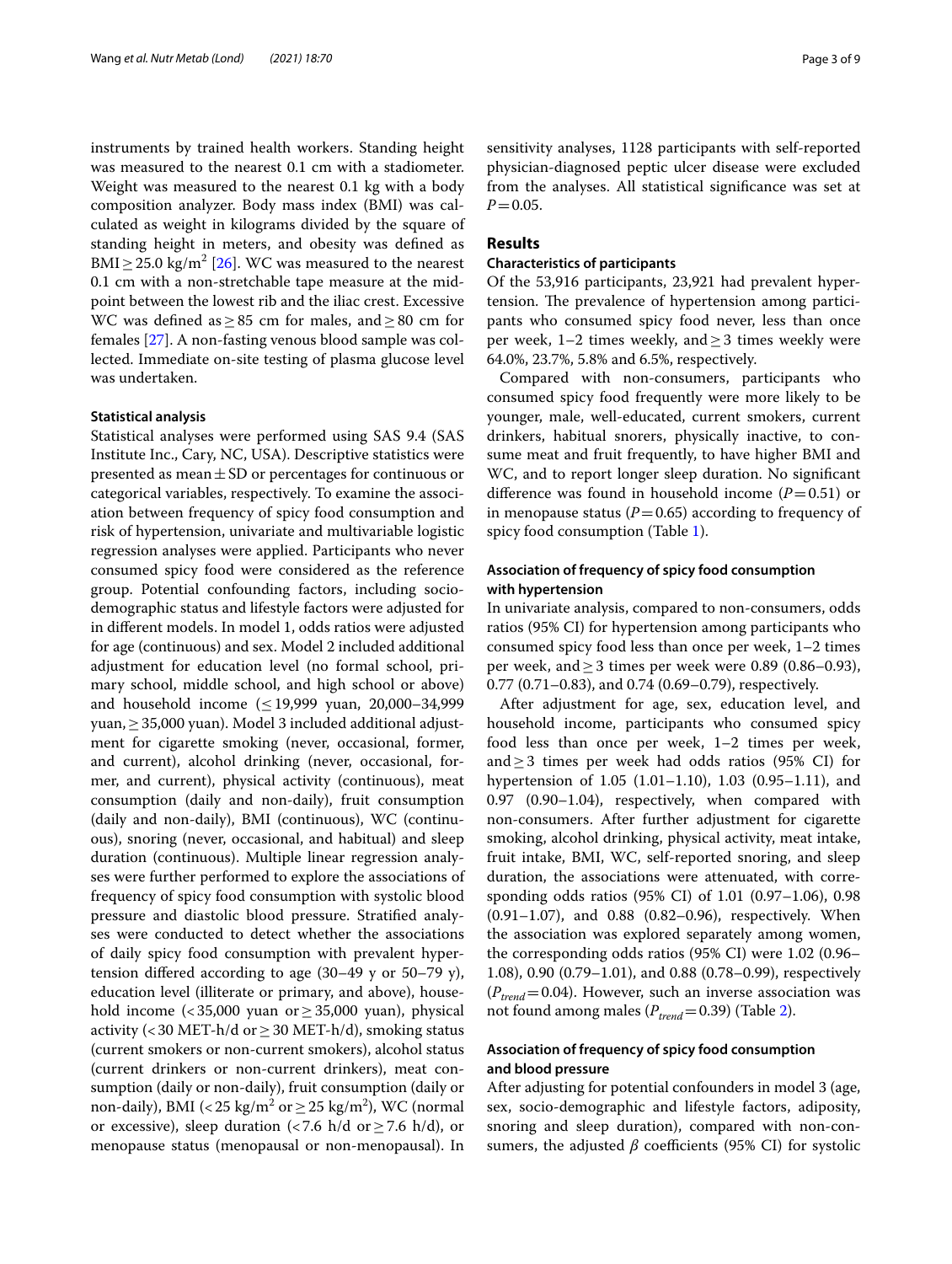| <b>Characteristics</b>          | Overall $(N = 53,916)$ | Frequency of spicy food consumption |                               |                                      |                                  | $P_{trend}$ |
|---------------------------------|------------------------|-------------------------------------|-------------------------------|--------------------------------------|----------------------------------|-------------|
|                                 |                        | Never ( $N = 34,513$ )              | <1 times/week<br>$(N=12,781)$ | $1-2$ times/<br>week<br>$(N = 3109)$ | $>$ 3 times/week<br>$(N = 3513)$ |             |
| Mean age (years) <sup>a</sup>   | $52.5 \pm 9.9$         | $53.8 \pm 9.9$                      | $50.8 \pm 9.4$                | $48.6 \pm 8.8$                       | $48.5 \pm 9.0$                   | < 0.0001    |
| Females (%) <sup>b</sup>        | 58.1                   | 62.2                                | 53.2                          | 47.3                                 | 43.4                             | < 0.0001    |
| No formal education (%)         | 43.5                   | 44.5                                | 41.1                          | 39.5                                 | 41.9                             | < 0.0001    |
| $lncome \geq 35,000$ (yuan) (%) | 37.8                   | 36.2                                | 43.8                          | 33.1                                 | 34.6                             | 0.51        |
| Current smokers (%)             | 28.0                   | 26.9                                | 29.1                          | 29.7                                 | 31.3                             | < 0.0001    |
| Current drinkers (%)            | 17.1                   | 14.1                                | 20.0                          | 22.8                                 | 26.9                             | < 0.0001    |
| Physical activities (MET-h/d)   | $30.6 \pm 15.3$        | $30.6 \pm 15.2$                     | $31.0 \pm 15.2$               | $30.7 \pm 15.0$                      | $30.2 \pm 15.9$                  | 0.0024      |
| Consuming meat daily (%)        | 15.2                   | 13.2                                | 16.5                          | 20.4                                 | 24.5                             | < 0.0001    |
| Consuming fruit daily (%)       | 6.7                    | 5.6                                 | 6.7                           | 11.6                                 | 14.6                             | < 0.0001    |
| BMI ( $kg/m2$ )                 | $22.9 \pm 3.1$         | $22.8 \pm 3.1$                      | $23.0 \pm 3.1$                | $23.0 \pm 3.0$                       | $23.3 \pm 3.1$                   | < 0.0001    |
| WC (cm)                         | $76.5 \pm 9.1$         | $76.3 \pm 9.0$                      | $76.9 \pm 9.0$                | $76.6 \pm 9.1$                       | $77.1 \pm 9.3$                   | < 0.0001    |
| Habitual snoring (%)            | 24.3                   | 23.4                                | 26.0                          | 25.3                                 | 26.7                             | < 0.0001    |
| Sleep duration (hours)          | $7.6 \pm 1.2$          | $7.6 \pm 1.2$                       | $7.6 \pm 1.1$                 | $7.8 \pm 1.1$                        | $7.7 \pm 1.2$                    | < 0.0001    |
| Women with menopause (%)b,c     | 53.9                   | 54.0                                | 53.0                          | 52.5                                 | 52.6                             | 0.65        |

<span id="page-3-0"></span>**Table 1** Baseline characteristics of participants according to frequency of spicy food consumption

Data were adjusted for age and sex unless specifed

*MET* metabolic equivalent of task, *BMI* body mass index, *WC* waist circumference

<sup>a</sup> Adjusted for sex

<sup>b</sup> Adjusted for age

<sup>c</sup> Only in women

blood pressure associated with consumption of spicy food <1 times/week, 1–2 times/week, and  $\geq$  3 times/week were  $0.31$  ( $-0.08$ ,  $0.71$ ),  $-0.41$  ( $-1.13$ ,  $0.31$ ), and  $-0.96$ (−1.64, −0.27), respectively ( $P_{trend}$  < 0.05). When the association was examined separately among women, the corresponding  $\beta$  coefficients (95% CI) were 0.46 ( $-0.08$ , 0.99),−0.37 (−1.39, 0.64), and−1.06 (−2.06,−0.07), respectively  $(P_{trend} < 0.05)$  i.e., there was an inverse association between frequency of spicy food consumption and systolic blood pressure among females. However, there was no statistically signifcant trend observed among males  $(P_{trend}=0.24)$  (Table [3\)](#page-5-0).

Similar to the association with systolic blood pressure, frequency of spicy food consumption was negatively related to diastolic blood pressure among females  $(P_{trend} < 0.05)$ , but no significant association was observed among males  $(P_{trend}=0.38)$  (Table [4](#page-6-0)).

## **Subgroup analyses**

In subgroup analyses, the strength of the association between frequency of spicy food consumption and hypertension was largely consistent across subgroups defned by age, education level, household income, physical activity, cigarette smoking, meat consumption, fruit consumption, BMI, WC, sleep duration, and menopause status (*Pheterogeneity* > 0.05). However, there was a signifcantly stronger association among non-current alcohol drinkers  $(OR = 0.72, 95\% \text{ CI}, 0.62-0.84)$  than among current alcohol drinkers  $(OR = 0.98, 95\% \text{ CI},$ 0.80–1.20) (*Pheterogeneity*=0.02) (Table [5\)](#page-7-0).

## **Sensitivity analyses**

In sensitivity analyses, after exclusion of 1128 participants with self-reported physician-diagnosed peptic ulcer disease, there was no marked change in the association of frequency of spicy food consumption with hypertension. Among female participants, compared to non-consumers, odds ratios (95% CI) for hypertension among those who consumed spicy food less than once per week,  $1-2$  times per week, and  $\geq 3$  times per week were 1.02 (0.96–1.09), 0.89 (0.79–1.01), and 0.88 (0.78– 0.99), respectively  $(P_{trend}=0.04)$ . The corresponding fgures for males were 1.01 (0.95–1.09), 1.08 (0.96– 1.21), and 0.92 (0.83-1.03), respectively ( $P_{trend}$ =0.39) (Additional fle [1:](#page-7-1) Table S1).

# **Discussion**

This large cross-sectional study explored the association of spicy food consumption with prevalent hypertension. Frequent spicy food consumption was inversely associated with hypertension in females. However, such an inverse association was not found in males.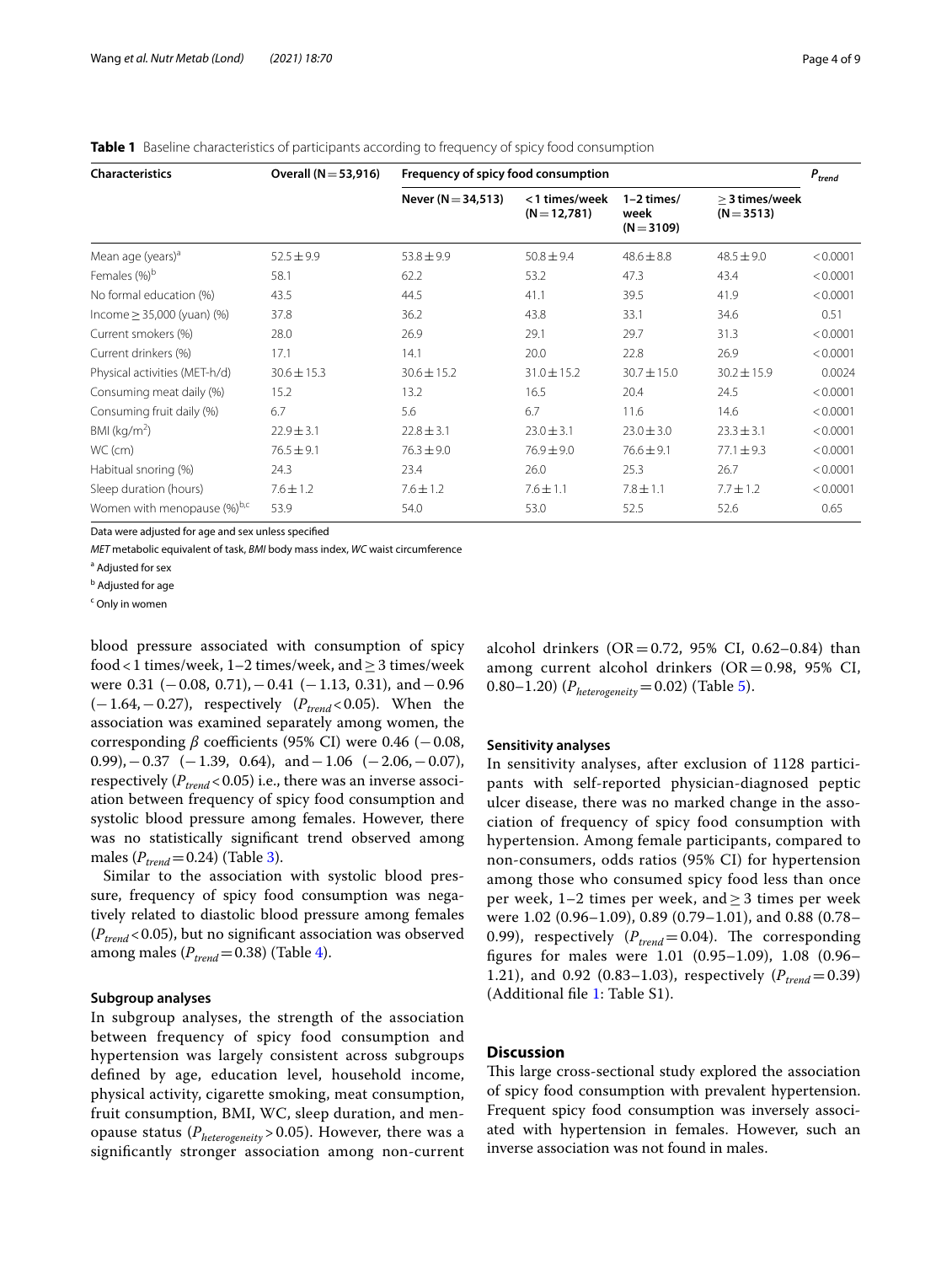<span id="page-4-0"></span>

|          | Table 2 Unadjusted and adjusted odds ratios for hypertension associated with frequency of spicy food consumption among adults in |  |  |
|----------|----------------------------------------------------------------------------------------------------------------------------------|--|--|
| Zhejiang |                                                                                                                                  |  |  |

| Frequency of spicy food | N. participants | <b>Univariate</b>   | Multivariable       |                     |                     |
|-------------------------|-----------------|---------------------|---------------------|---------------------|---------------------|
| intake                  |                 |                     | Model 1             | Model 2             | Model 3             |
| Total                   |                 |                     |                     |                     |                     |
| Never                   | 34,513          | 1.00                | 1.00                | 1.00                | 1.00                |
| <1 times/week           | 12,781          | $0.89(0.86 - 0.93)$ | $1.06(1.01 - 1.10)$ | $1.05(1.01 - 1.10)$ | $1.01(0.97 - 1.06)$ |
| 1-2 times/week          | 3109            | $0.77(0.71 - 0.83)$ | $1.02(0.94 - 1.10)$ | $1.03(0.95 - 1.11)$ | $0.98(0.91 - 1.07)$ |
| > 3 times/week          | 3513            | $0.74(0.69 - 0.79)$ | $0.96(0.89 - 1.04)$ | $0.97(0.90 - 1.04)$ | $0.88(0.82 - 0.96)$ |
| $P_{trend}$             |                 | < 0.0001            | 0.86                | 0.74                | 0.02                |
| Males <sup>a</sup>      |                 |                     |                     |                     |                     |
| Never                   | 13,211          | 1.00                | 1.00                | 1.00                | 1.00                |
| <1 times/week           | 5900            | $0.92(0.87 - 0.98)$ | $1.10(1.03 - 1.17)$ | $1.08(1.01 - 1.15)$ | $1.02(0.95 - 1.09)$ |
| 1-2 times/week          | 1581            | $0.89(0.80 - 0.99)$ | $1.17(1.05 - 1.30)$ | $1.17(1.05 - 1.31)$ | $1.07(0.95 - 1.20)$ |
| $\geq$ 3 times/week     | 1881            | $0.83(0.75 - 0.92)$ | $1.05(0.95 - 1.16)$ | $1.05(0.95 - 1.16)$ | $0.91(0.81 - 1.01)$ |
| $P_{trend}$             |                 | < 0.0001            | 0.02                | 0.02                | 0.39                |
| Females <sup>a</sup>    |                 |                     |                     |                     |                     |
| Never                   | 21,302          | 1.00                | 1.00                | 1.00                | 1.00                |
| <1 times/week           | 6881            | $0.85(0.80 - 0.90)$ | $1.03(0.97 - 1.09)$ | $1.03(0.97 - 1.09)$ | $1.02(0.96 - 1.08)$ |
| 1-2 times/week          | 1528            | $0.62(0.56 - 0.69)$ | $0.87(0.78 - 0.98)$ | $0.89(0.79 - 0.99)$ | $0.90(0.79 - 1.01)$ |
| > 3 times/week          | 1632            | $0.60(0.54 - 0.67)$ | $0.88(0.79 - 0.98)$ | $0.90(0.80 - 1.00)$ | $0.88(0.78 - 0.99)$ |
| $P_{trend}$             |                 | < 0.0001            | 0.02                | 0.06                | 0.04                |

In model 1, odds ratios were adjusted for age (continuous) and sex. Model 2 included additional adjustment for education level (no formal school, primary school, middle school, and high school or above), household income (≤19,999 yuan, 20,000–34,999 yuan,≥35,000 yuan), Model 3 included additional adjustment for cigarettes consumption (never, occasional, former, and current), alcohol consumption (never, occasional, former, and current), physical activity (continuous), meat consumption (daily and non-daily), fruit consumption (daily and non-daily), BMI (continuous), WC (continuous), snoring (never, occasional, and habitual), sleep duration (continuous)

<sup>a</sup> Without adjustment for sex

# **Frequency of spicy food consumption**

A previously published paper from the CKB study indicated that 99.7% of participants in Hunan consumed spicy food weekly, while only 8.8% of participants in Haikou consumed spicy food weekly [\[9](#page-8-8)]. In the present study, the prevalence of weekly spicy food consumption was 12.3%, much lower than in the CKB population as a whole, in which 42.5% of participants consumed spicy food weekly [\[9](#page-8-8)]. This discrepancy reflects geographic distribution of Chinese residents' preferences for spicy food. Zhejiang is located in the east of China, and compared with residents living in most other provinces, residents in Zhejiang have a preference for a more bland diet rather than heavy tastes.

Consistent with previous studies [\[12](#page-8-11), [28\]](#page-8-24), participants who more frequently consumed spicy food were more likely to be young, male, current smokers, alcohol drinkers, and to more frequently eat meat and fruit. In contrast with an earlier study, indicating that individuals with high levels of spicy food consumption had lower BMI levels when compared with non-consumers [\[17](#page-8-25)], the present study documented that individuals who consumed spicy food more frequently seemed to have higher BMI and WC than non-consumers. This may reflect investigation of crude BMI values, without adjustment for age. Sun et al. found that spicy food consumption was positively associated with adiposity, including both general and abdominal obesity [[9\]](#page-8-8), similar with the current study. This positive association may reflect increased palatability of meals including spicy food [[7\]](#page-8-6).

# **Relationship of frequency of spicy food consumption with hypertension**

Harada et al. found that SBP and DBP were signifcantly lower among hypertensive volunteers after administration of a mixture of capsaicin and isoflavone for 5 months, but not among normotensive volunteers [\[18](#page-8-15)]. In a randomized cross-over dietary intervention study from Australia, 36 individuals (22 women and 14 men) consumed a chilli diet (30 g chilli per day) and a bland diet (chilli-free) for 4 weeks each  $[16]$  $[16]$ . This study concluded that four weeks of regular chilli consumption had no obvious benefcial or harmful efects on SBP or DBP, which was inconsistent with the present study. However, a prospective cohort involving 13,670 Chinese adults [[17\]](#page-8-25), with a median follow-up of 9.0-years, demonstrated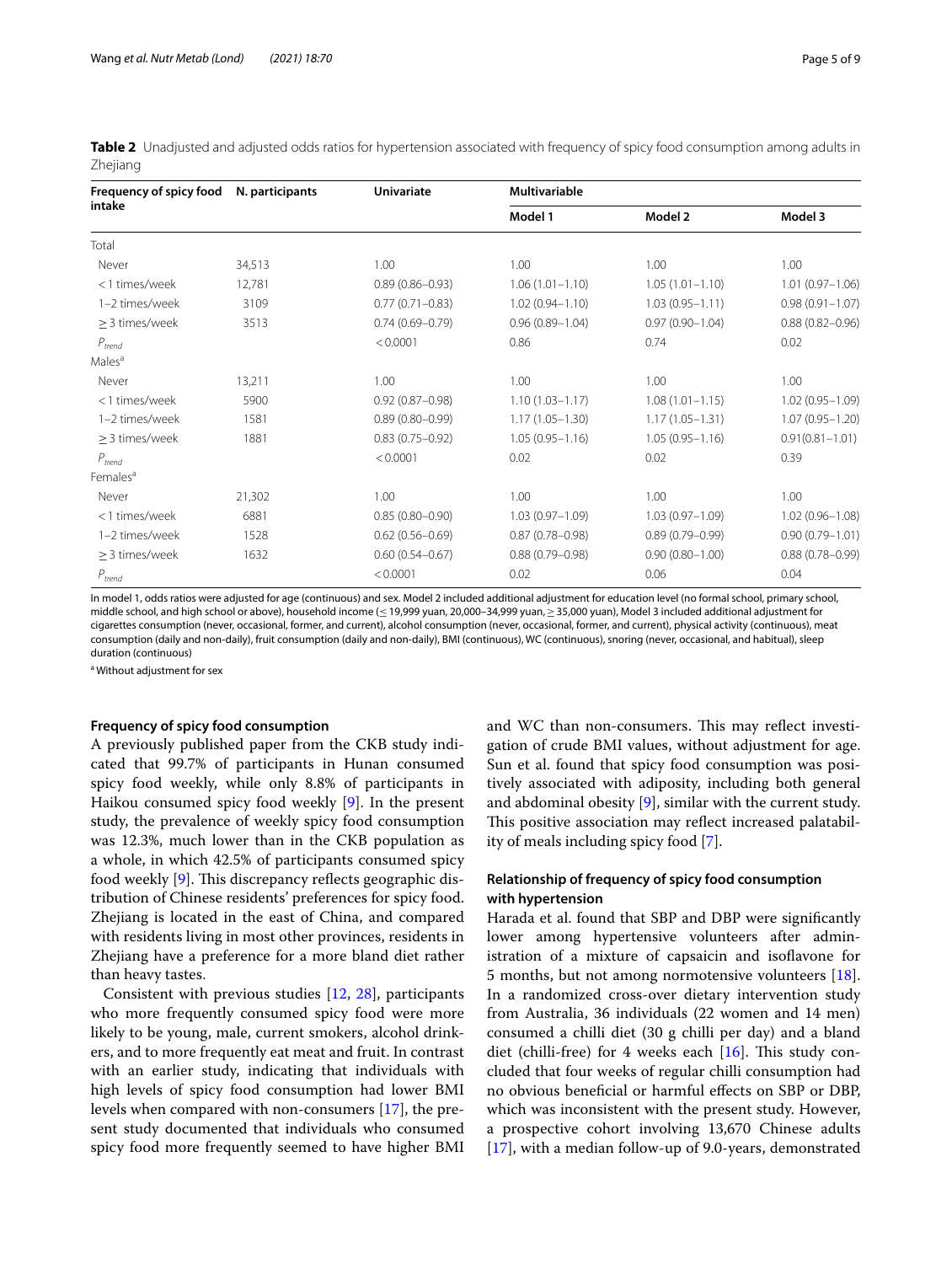|                                        | Frequency of spicy food consumption |                               |                               | $P_{trend}$                   |          |
|----------------------------------------|-------------------------------------|-------------------------------|-------------------------------|-------------------------------|----------|
|                                        | <b>Never</b>                        | <1 times/week                 | 1-2 times/week                | > 3 times/week                |          |
| N. participants (total)                | 34,513                              | 12.781                        | 3109                          | 3513                          |          |
| SBP, mmHg                              | $135.9 \pm 21.4$                    | $134.8 \pm 20.8$              | $132.6 \pm 20.2$              | $132.6 \pm 20.7$              |          |
| Unadjusted $\beta$ (95% CI)            | Ref                                 | $-1.14(-1.57,-0.71)$          | $-3.39(-4.16, -2.61)$         | $-3.36(-4.09, -2.62)$         | < 0.0001 |
| Model 1 adjusted $\beta$ (95% CI)      | Ref                                 | 0.73(0.32, 1.14)              | $-0.20$ ( $-0.94$ , 0.55)     | $-0.30(-1.00, 0.41)$          | 0.88     |
| Model 2 adjusted $\beta$ (95% CI)      | Ref                                 | 0.74(0.32, 1.15)              | $-0.06$ ( $-0.81$ , 0.69)     | $-0.21$ ( $-0.92, 0.49$ )     | 0.63     |
| Model 3 adjusted $\beta$ (95% CI)      | Ref                                 | $0.31 (-0.08, 0.71)$          | $-0.41(-1.13, 0.31)$          | $-0.96$ ( $-1.64$ , $-0.27$ ) | 0.03     |
| N. participants (males) <sup>a</sup>   | 13,211                              | 5900                          | 1581                          | 1881                          |          |
| SBP, mmHq                              | $137.0 \pm 20.8$                    | $136.3 \pm 19.9$              | $134.8 \pm 19.7$              | $135.5 \pm 20.4$              |          |
| Unadjusted $\beta$ (95% CI)            | Ref                                 | $-0.74$ ( $-1.37$ , $-0.11$ ) | $-2.24 (-3.31, -1.17)$        | $-1.55$ ( $-2.54$ , $-0.56$ ) | < 0.0001 |
| Model 1 adjusted $\beta$ (95% CI)      | Ref                                 | 1.02(0.40, 1.63)              | $0.52$ ( $-0.52$ , 1.56)      | $0.84 (-0.12, 1.80)$          | 0.01     |
| Model 2 adjusted $\beta$ (95% CI)      | Ref                                 | 0.94(0.32, 1.55)              | $0.61 (-0.43, 1.65)$          | $0.87 (-0.09, 1.84)$          | 0.01     |
| Model 3 adjusted $\beta$ (95% CI)      | Ref                                 | $0.19 (-0.40, 0.79)$          | $-0.43$ ( $-1.44$ , 0.57)     | $-0.60$ ( $-1.54$ , 0.34)     | 0.24     |
| N. participants (females) <sup>a</sup> | 21,302                              | 6881                          | 1528                          | 1632                          |          |
| SBP, mmHq                              | $135.3 \pm 21.8$                    | $133.5 \pm 21.5$              | $130.3 \pm 20.4$              | $129.3 \pm 20.6$              |          |
| Unadjusted $\beta$ (95% CI)            | Ref                                 | $-1.74$ ( $-2.33$ , $-1.15$ ) | $-5.01$ ( $-6.13$ , $-3.89$ ) | $-6.01$ ( $-7.09$ , $-4.92$ ) | < 0.0001 |
| Model 1 adjusted $\beta$ (95% CI)      | Ref                                 | $0.52 (-0.04, 1.08)$          | $-0.92$ ( $-1.98$ , 0.14)     | $-1.44 (-2.47, -0.41)$        | 0.03     |
| Model 2 adjusted $\beta$ (95% CI)      | Ref                                 | 0.59(0.04, 1.15)              | $-0.69$ ( $-1.75$ , 0.37)     | $-1.23$ ( $-2.27$ , $-0.20$ ) | 0.12     |
| Model 3 adjusted $\beta$ (95% CI)      | Ref                                 | $0.46 (-0.08, 0.99)$          | $-0.37$ ( $-1.39$ , 0.64)     | $-1.06$ ( $-2.06$ , $-0.07$ ) | 0.03     |

<span id="page-5-0"></span>**Table 3** Unadjusted and adjusted *β* coefficients for systolic blood pressure associated with frequency of spicy food consumption among adults in Zhejiang

In model 1, odds ratios were adjusted for age (continuous) and sex. Model 2 included additional adjustment for education level (no formal school, primary school, middle school and high school or above), household income (≤19,999 yuan, 20,000–34,999 yuan,≥35,000 yuan), Model 3 included additional adjustment for cigarettes consumption (never, occasional, former, and current), alcohol consumption (never, occasional, former, and current), physical activity (continuous), meat consumption (daily and non-daily), fruit consumption (daily and non-daily), BMI (continuous), WC (continuous), snoring (never, occasional, and habitual snoring), sleep duration (continuous)

<sup>a</sup> Without adjustment for sex

that, after adjustment for age, gender, energy, sodium and fat intake, smoking, alcohol, and physical activity, when compared with non-consumers, the HRs (95% CI) for incident hypertension among participants who consumed chilli in quantities of  $1-20$  g/day,  $20.1-50$  g/day and  $\geq$  50.1 g/day were 0.80 (0.73–0.88), 0.81 (0.73–0.89) and 0.65 (0.57–0.75), respectively, consistent with the current study.

The 2009 China Health and Nutrition Survey (CHNS), including 9273 adults aged  $\geq$  18 years old, was conducted in nine geographically diverse provinces. Findings from the CHNS indicated that, compared with females who did not eat spicy food, the adjusted odds ratios (95% CI) of hypertension for women who consumed spicy food 1–2 times/week, 3–4 times/week, and  $\geq$  5 times/ week were 0.92 (0.78–1.09), 0.91 (0.73–1.13), and 0.74 (0.57–0.96), respectively, but this inverse association was not found in men  $[12]$  $[12]$  $[12]$ . This sex disparity in the association between frequency of spicy food consumption and hypertension was compatible with the current study.

Two large prospective population studies conducted in China and Italy illustrated that spicy food intake was associated with a lower risk of death due to cardiovascular diseases [[11,](#page-8-10) [14](#page-8-12)]. High blood pressure is a well-known risk factor for cardiovascular diseases [\[1](#page-8-0), [2\]](#page-8-1), and the inverse association between spicy food consumption and hypertension found in the current study suggests the apparent protective efect of spicy food on cardiovascular disease mortality may be mediated via lowering of blood pressure.

In subgroup analyses, signifcant diferences in the association of spicy food consumption with hypertension were observed across strata of alcohol consumption, with a stronger inverse association among non-current drinkers than current drinkers. Intriguingly, prospective analyses based on 0.48 million CKB participants showed that the inverse association of spicy food consumption with all-cause mortality was stronger in participants who did not drink alcohol than among those who did drink alco-hol [\[11](#page-8-10)], which is in line with the current study.

Although mechanisms underlying the potential beneficial effect of spicy food consumption on hypertension have not yet been fully elucidated, several hypotheses have been proposed. First, capsaicin, as the major pungent element in red pepper, is a neurotoxic agent, and could activate transient receptor potential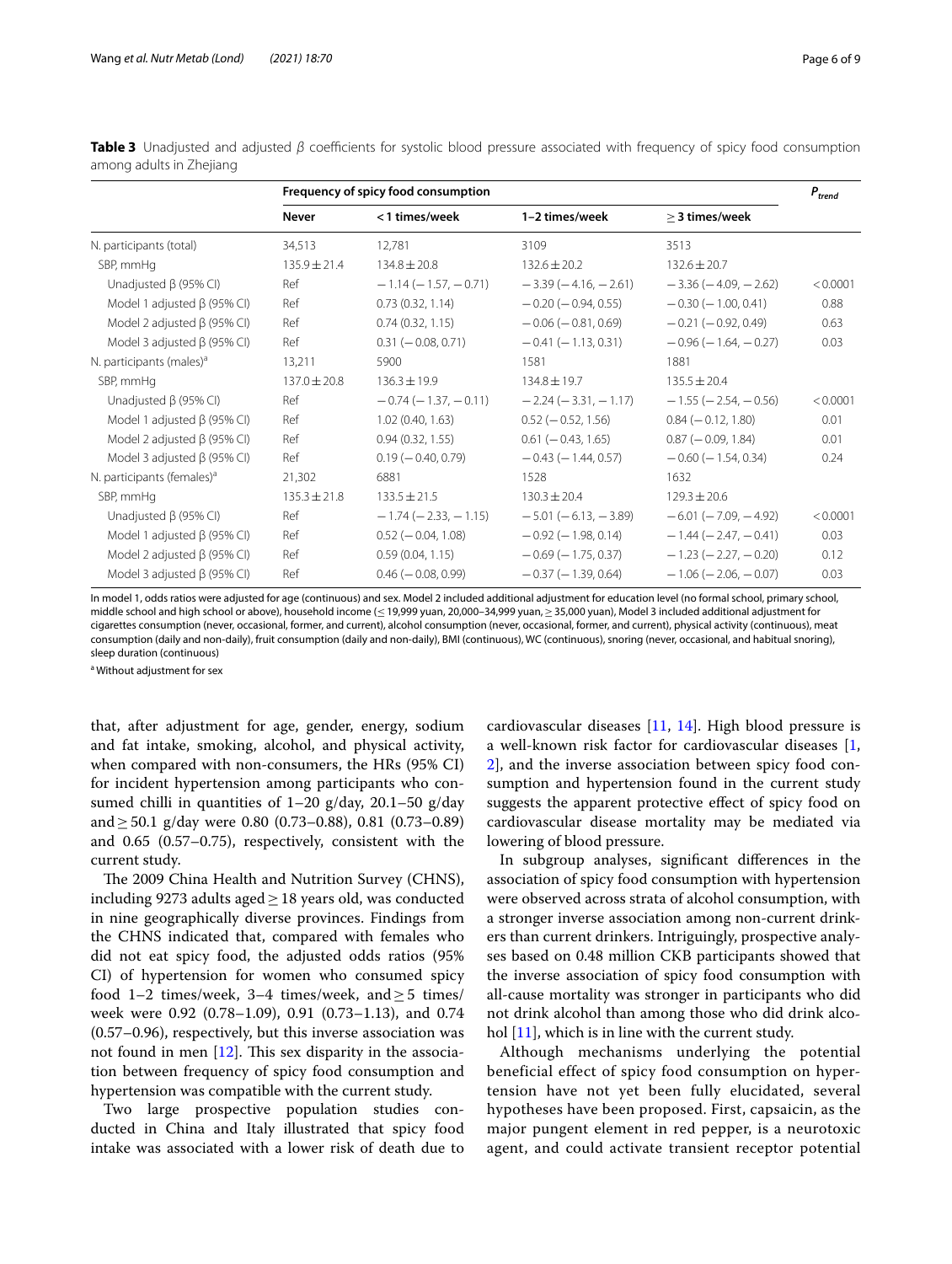|                                        | Frequency of spicy food consumption |                           |                               | $P_{trend}$                   |          |
|----------------------------------------|-------------------------------------|---------------------------|-------------------------------|-------------------------------|----------|
|                                        | <b>Never</b>                        | <1 times/week             | 1-2 times/week                | > 3 times/week                |          |
| N. participants (total)                | 34,513                              | 12,781                    | 3109                          | 3513                          |          |
| DBP, mmHg                              | $80.3 \pm 10.7$                     | $80.6 \pm 10.8$           | $80.3 \pm 10.7$               | $80.5 \pm 11.1$               |          |
| Unadjusted $\beta$ (95% CI)            | Ref                                 | 0.30(0.09, 0.52)          | $0.06 (-0.34, 0.45)$          | $0.20 (-0.17, 0.57)$          | 0.08     |
| Model 1 adjusted $\beta$ (95% CI)      | Ref                                 | $0.21 (-0.01, 0.43)$      | $-0.09$ ( $-0.48$ , 0.31)     | $-0.01$ ( $-0.38, 0.36$ )     | 0.75     |
| Model 2 adjusted $\beta$ (95% CI)      | Ref                                 | $0.18 (-0.03, 0.40)$      | $-0.02$ ( $-0.41$ , 0.38)     | $0.04 (-0.33, 0.41)$          | 0.55     |
| Model 3 adjusted $\beta$ (95% CI)      | Ref                                 | $-0.04 (-0.26, 0.17)$     | $-0.23$ ( $-0.61, 0.15$ )     | $-0.39(-0.75, -0.02)$         | 0.03     |
| N. participants (males) <sup>a</sup>   | 13,211                              | 5900                      | 1581                          | 1881                          |          |
| DBP, mmHg                              | $81.5 \pm 11.0$                     | $82.0 \pm 11.0$           | $81.8 \pm 11.0$               | $82.1 \pm 11.5$               |          |
| Unadjusted $\beta$ (95% CI)            | Ref                                 | 0.45(0.11, 0.79)          | $0.30 (-0.27, 0.87)$          | 0.65(0.11, 1.18)              | 0.004    |
| Model 1 adjusted $\beta$ (95% CI)      | Ref                                 | 0.46(0.11, 0.80)          | $0.31 (-0.27, 0.89)$          | 0.66(0.12, 1.19)              | 0.004    |
| Model 2 adjusted $\beta$ (95% CI)      | Ref                                 | 0.36(0.02, 0.71)          | $0.36 (-0.22, 0.94)$          | 0.68(0.14, 1.22)              | 0.004    |
| Model 3 adjusted $\beta$ (95% CI)      | Ref                                 | $-0.07$ ( $-0.40$ , 0.27) | $-0.24$ ( $-0.80, 0.32$ )     | $-0.16$ ( $-0.68$ , 0.36)     | 0.38     |
| N. participants (females) <sup>a</sup> | 21,302                              | 6881                      | 1528                          | 1632                          |          |
| DBP, mmHg                              | $79.5 \pm 10.4$                     | $79.4 \pm 10.4$           | $78.8 \pm 10.3$               | $78.6 \pm 10.3$               |          |
| Unadjusted $\beta$ (95% CI)            | Ref                                 | $-0.11 (-0.40, 0.17)$     | $-0.70$ ( $-1.24$ , $-0.16$ ) | $-0.97$ ( $-1.49$ , $-0.44$ ) | < 0.0001 |
| Model 1 adjusted $\beta$ (95% CI)      | Ref                                 | $0.02 (-0.26, 0.31)$      | $-0.45$ ( $-0.99, 0.09$ )     | $-0.69(-1.22,-0.16)$          | 0.01     |
| Model 2 adjusted $\beta$ (95% CI)      | Ref                                 | $0.05 (-0.23, 0.34)$      | $-0.35 (-0.89, 0.19)$         | $-0.59(-1.12,-0.06)$          | 0.04     |
| Model 3 adjusted $\beta$ (95% CI)      | Ref                                 | $-0.03$ ( $-0.30, 0.25$ ) | $-0.25$ ( $-0.78, 0.28$ )     | $-0.57$ ( $-1.08$ , $-0.05$ ) | 0.04     |

<span id="page-6-0"></span>**Table 4** Unadjusted and adjusted *β* coefficients for diastolic blood pressure associated with frequency of spicy food consumption among adults in Zheijang

In model 1, *β* coefficients were adjusted for age (continuous) and sex. Model 2 included additional adjustment for education level (no formal school, primary school, middle school and high school or above), household income (≤19,999 yuan, 20,000–34,999 yuan,≥35,000 yuan), Model 3 included additional adjustment for cigarettes consumption (never, occasional, former, and current), alcohol consumption (never, occasional, former, and current), physical activity (continuous), meat consumption (daily and non-daily), fruit consumption (daily and non-daily), BMI (continuous), WC (continuous), snoring (never, occasional, and habitual snoring), sleep duration (continuous)

<sup>a</sup> Without adjustment for sex

vanilloid type-1 (TRPV1), in turn improving endothelium-dependent vasorelaxation and lowering blood pressure [[29\]](#page-8-26). Second, activation of TRPV1 could reduce vascular lipid accumulation and attenuate atherosclerosis [[30](#page-8-27)]. Third, activation of TRPV1 may prevent adipogenesis and obesity [[31\]](#page-8-28). Lastly, enjoyment of spicy food may significantly reduce individual salt preference, daily salt intake, and blood pressure by modifying the neural processing of salty taste in the brain [[32](#page-8-29)].

The findings of the current study are of potential clinical and public health importance. Firstly, spicy food might be a valuable dietary intervention for prevention of hypertension in both healthy populations and high-risk groups, especially in regions with typically low consumption of spicy food, such as Zhejiang. Secondly, spicy food should not be considered a dietary taboo for patients with hypertension. However, further evidence from prospective and randomized studies will be important in establishing this potential clinical relevance.

# **Strengths and limitations**

The strengths of this study include a large sample size, use of standardized data collection procedures, and strict control for established and potential risk factors for hypertension. Several limitations merit mention, however. First, the cross-sectional design restricts establishment of the temporal relationship of spicy food consumption with hypertension. Second, assessment of spicy food consumption in the current study was self-reported and subject to measurement error. Third, although multiple established and potential risk factors for hypertension were adjusted for in diferent models, residual confounding by other unmeasured or unknown biological and social factors is still possible.

# **Conclusions**

In conclusion, the current study shows that frequency of spicy food consumption is inversely associated with hypertension in females, but not in males.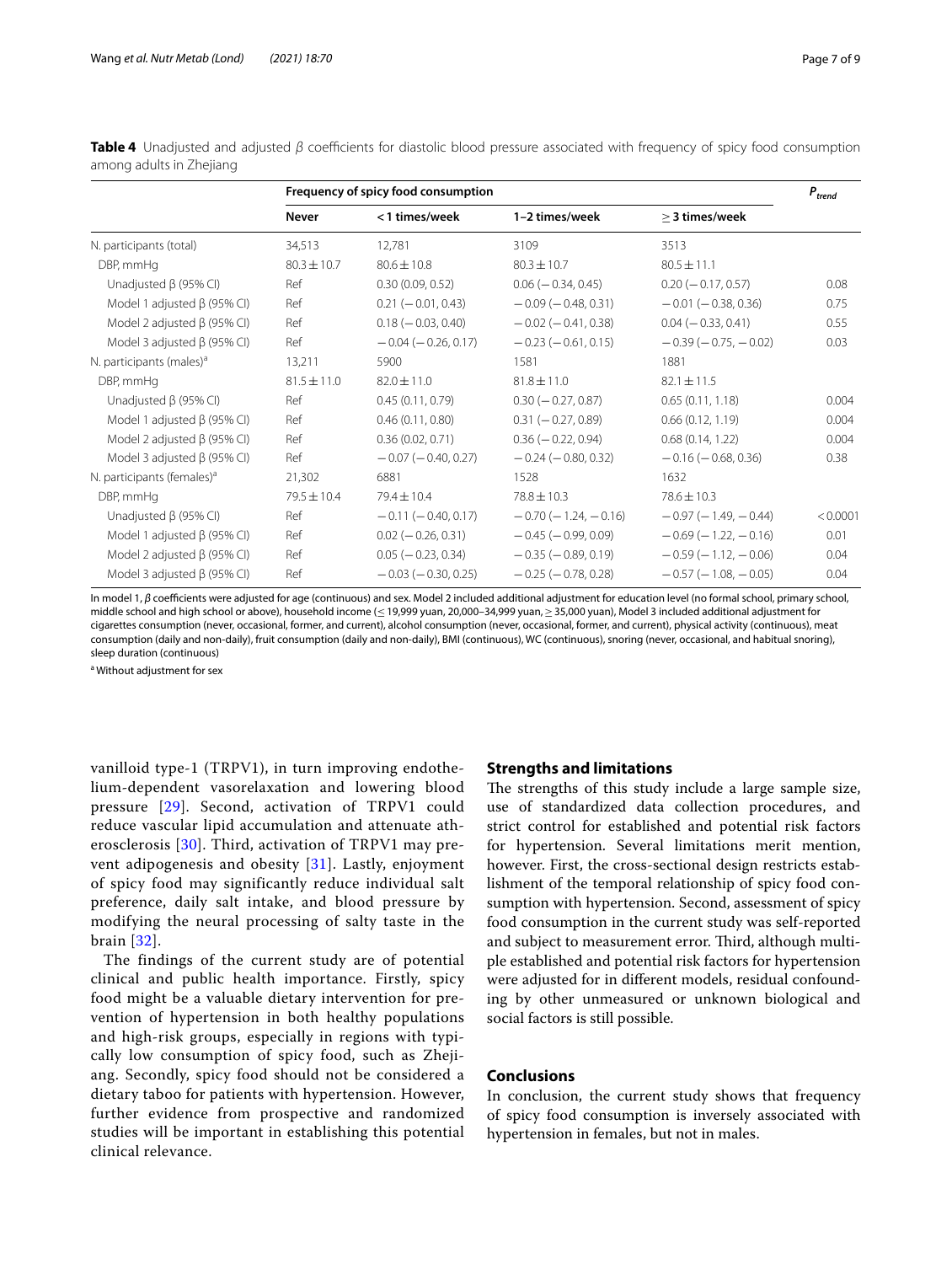<span id="page-7-0"></span>**Table 5** Adjusted odds ratios for hypertension associated with consuming spicy food daily versus never according to participant characteristics

|                                | N. hypertension | ORs (95% CI)        | $P_{heterogeneity}$ |
|--------------------------------|-----------------|---------------------|---------------------|
| Age group (years)              |                 |                     | 0.67                |
| $30 - 49$                      | 4139            | $0.76(0.64 - 0.90)$ |                     |
| $50 - 79$                      | 12,222          | $0.72(0.61 - 0.86)$ |                     |
| <b>Education level</b>         |                 |                     | 0.51                |
| No formal education            | 8739            | $0.86(0.70 - 1.04)$ |                     |
| Primary or above               | 7622            | $0.79(0.67 - 0.92)$ |                     |
| Household income               |                 |                     | 0.69                |
| $<$ 35,000 (yuan)              | 10,602          | $0.80(0.69 - 0.93)$ |                     |
| $\geq$ 35,000 (yuan)           | 5759            | $0.84(0.68 - 1.04)$ |                     |
| Physical activity (MET-<br>h/d |                 |                     | 0.06                |
| < 30                           | 9344            | $0.72(0.61 - 0.86)$ |                     |
| $\geq$ 30                      | 7017            | $0.91(0.77 - 1.08)$ |                     |
| Smoking status                 |                 |                     | 0.14                |
| Current smokers                | 4059            | $0.90(0.75 - 1.08)$ |                     |
| Non-current smok-<br>ers       | 12,302          | $0.75(0.63 - 0.88)$ |                     |
| Alcohol status                 |                 |                     | 0.02                |
| Current drinkers               | 2654            | $0.98(0.80 - 1.20)$ |                     |
| Non-current drink-<br>ers      | 13,707          | $0.72(0.62 - 0.84)$ |                     |
| Meat consumption               |                 |                     | 0.41                |
| Daily                          | 2006            | $0.75(0.60 - 0.94)$ |                     |
| Non-daily                      | 14,355          | $0.84(0.73 - 0.97)$ |                     |
| Fruit consumption              |                 |                     | 0.59                |
| Daily                          | 795             | $0.88(0.63 - 1.22)$ |                     |
| Non-daily                      | 15,566          | $0.80(0.70 - 0.91)$ |                     |
| BMI ( $kg/m2$ )                |                 |                     | 0.34                |
| < 25                           | 11,260          | $0.86(0.74 - 0.99)$ |                     |
| > 25                           | 5101            | $0.76(0.61 - 0.94)$ |                     |
| WC                             |                 |                     | 0.97                |
| Normal                         | 7103            | $0.81(0.67 - 0.97)$ |                     |
| Excessive                      | 9258            | $0.81(0.69 - 0.95)$ |                     |
| Sleep duration<br>(hours/day)  |                 |                     | 0.29                |
| < 7.6                          | 7377            | $0.75(0.61 - 0.91)$ |                     |
| > 7.6                          | 8984            | $0.85(0.73 - 0.99)$ |                     |
| Menopause status               |                 |                     | 0.94                |
| Menopausal                     | 6841            | $0.80(0.59 - 1.08)$ |                     |
| Non-menopausal                 | 2777            | $0.79(0.61 - 1.01)$ |                     |

Odds ratios were adjusted for age (continuous) and sex, education level (no formal school, primary school, middle school and high school or above), household income (≤19,999 yuan, 20,000–34 999 yuan,≥35,000 yuan), cigarettes consumption (never, occasional, former, and current), alcohol consumption (never, occasional, former, and current), physical activity (continuous), meat consumption (daily and non-daily), fruit consumption (daily and non-daily), BMI (continuous), WC (continuous), snoring (never, occasional, and habitual), sleep duration (continuous)

*ORs* odds ratios, *CI* confdence intervals, *BMI* body mass index, *WC* waist circumference

#### **Abbreviations**

CKB: China Kadoorie Biobank; SBP: Systolic blood pressure; DBP: Diastolic blood pressure; MET: Metabolic equivalent tasks; BMI: Body mass index; WC: Waist circumference; ORs: Odds ratios; CI: Confdence interval; HRs: Hazard ratios; CHNS: China health and nutrition survey; TRPV1: Transient receptor potential vanilloid type-1.

# **Supplementary Information**

The online version contains supplementary material available at [https://doi.](https://doi.org/10.1186/s12986-021-00588-7) [org/10.1186/s12986-021-00588-7](https://doi.org/10.1186/s12986-021-00588-7).

<span id="page-7-1"></span>**Additional fle 1: Table S1.** Unadjusted and adjusted odds ratios for hypertension associated with frequency of spicy food consumption among adults without peptic ulcer disease in Zhejiang.

#### **Acknowledgements**

We thank Chinese Center for Disease Control and Prevention, Chinese Ministry of Health, National Health and Family Planning Commission of China, and 10 provincial/regional Health Administrative Departments. The most important acknowledgement is to the participants in the study and the members of the survey teams in each of the 10 regional centers, as well as to the project development and management teams based at Beijing, Oxford and the 10 regional centers.

#### **Authors' contributions**

HW conceived and designed the study. ZC and LL, as the members of CKB steering Committee, designed the whole study. HW and MY analyzed the data and wrote the manuscript. LC, DS, YC, XZ, KX, CW, and SZ collected the data. PP and YG supervised the implementation. FB provided critical comments on the manuscript and revised the manuscript. All authors read and approved the final manuscript.

#### **Funding**

This work was supported by Grants (2016YFC0900500, 2016YFC0900501, 2016YFC0900502) from the National Key Research and Development Program of China, grants from the Kadoorie Charitable Foundation in Hong Kong and Grants (212946/Z/18/Z, 202922/Z/16/Z, 104085/Z/14/Z, 088158/Z/09/Z) from Wellcome Trust in the UK. The funding sponsors have no role in design and conduct of the study; collection, analyses, and interpretation of the results.

#### **Availability of data and materials**

Details of how to access China Kadoorie Biobank data and details of the data release schedule are available from [www.ckbiobank.org/site/Data](http://www.ckbiobank.org/site/Data+Access)+Access.

# **Declarations**

#### **Ethics approval and consent to participate**

The CKB study was approved by the Ethical Review Committee of the Chinese Center for Disease Control and Prevention and the Oxford Tropical Research Ethics Committee, University of Oxford. All participants provided informed written consent prior to participation in the study.

#### **Consent for publication**

Not applicable.

#### **Competing interests**

The authors declare that they have no competing interests.

#### **Author details**

<sup>1</sup> Department of NCDs Control and Prevention, Zhejiang Provincial Center for Diseases Control and Prevention, #3399 Binsheng Road, Binjiang District, Hangzhou, Zhejiang Province, China. <sup>2</sup> Department of NCDs Control and Prevention, Tongxiang City Center for Disease Control and Prevention, Tongxiang, China. <sup>3</sup> Chinese Academy of Medical Sciences, Beijing, China. <sup>4</sup> Medical Research Council Population Health Research Unit, Nuffield Department of Population Health, University of Oxford, Oxford, UK.<sup>5</sup> Department of Epidemiology and Biostatistics, School of Public Health, Peking University Health